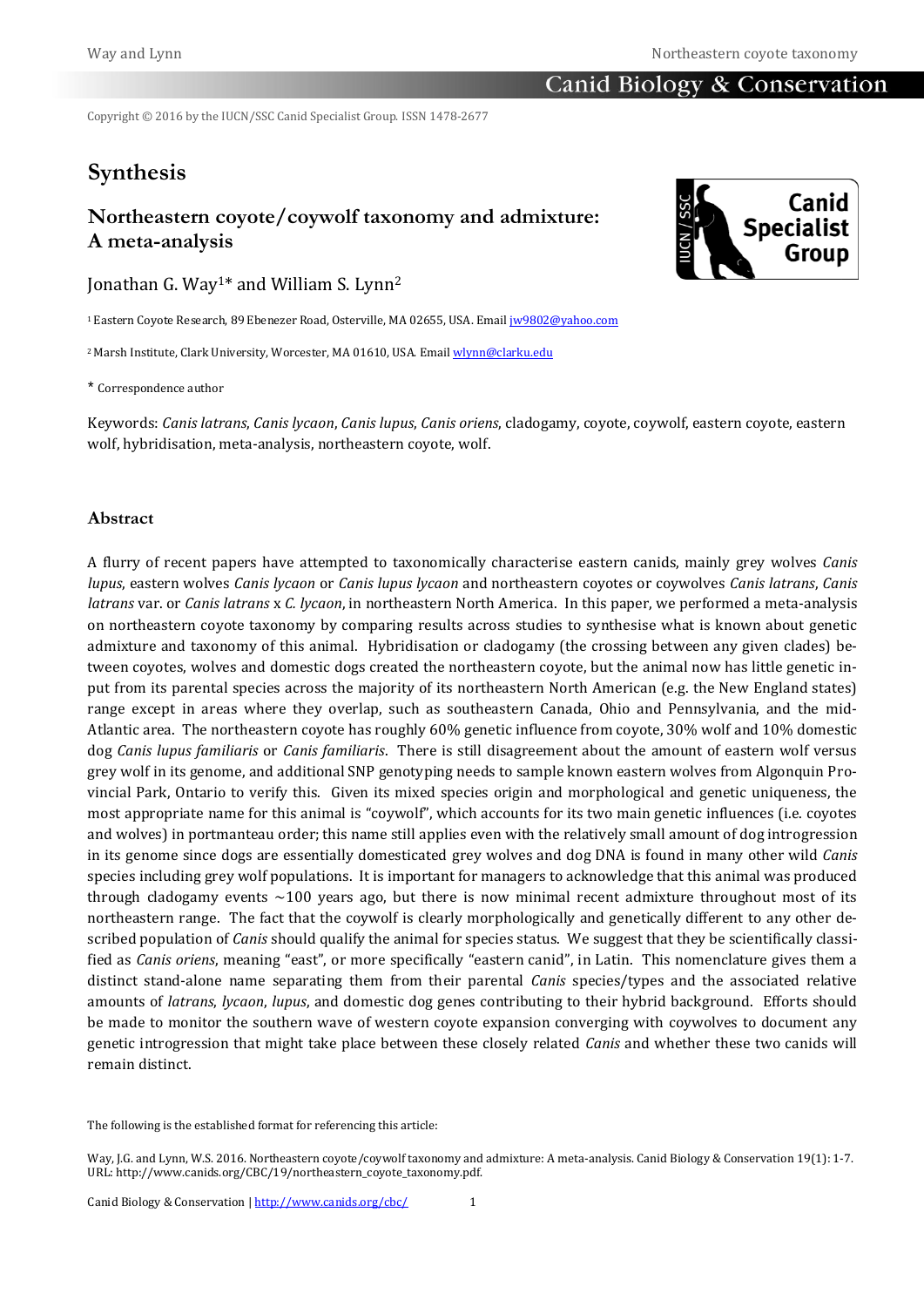# **Introduction**

Hybridisation is progressively being more recognised in nature, having been discovered in many taxa (Way 2013). Vargas Pêgas (2013) noted that hybridisation may be a phenomenon misconceived and underestimated by many modern evolutionary biologists and may need revisions in order to respect the new perspectives on hybridisation's role in evolution, including with humans. Vargas Pêgas (2013) suggested the use of the term "cladogamy" to substitute with "hybridisation" to refer to the crossing between any given clades, due to difficulties from scientists and arbitrary means of separating species from lower taxa. Cladogamy is a term that can apply to crossings between two species given any species concept and any two clades (subspecies or varieties) distinguished by taxonomy, ecology, genetics, geography or phylogeny. Stronen and Paquet (2013) believed that certain hybrids, like northeastern coyotes/coywolves (*Canis latrans* or *Canis latrans* x *C. lycaon*; hereafter northeastern coyotes for consistency purposes), resulting from human actions should be preserved if the animal has replaced the ecological role of extirpated or extinct parent taxa. They argue for conservation policies focusing on protecting the ecological role of taxa affected by hybridisation.

Numerous recent papers have attempted to taxonomically characterise eastern canids, mainly grey wolves *Canis lupus*, eastern wolves *Canis lycaon* or *Canis lupus lycaon*, and northeastern coyotes in eastern North America (Chambers et al. 2012, Fain et al. 2010, Monzón et al. 2013, Way 2013, Wilson et al. 2009). Until the publications of Kays et al. (2010) and Way et al. (2010), there had been more of an emphasis on wolf than coyote genetics. But since then, there has been a flurry of additional research on the topic culminating with Way (2013), Monzón et al. (2013) and Wheeldon et al. (2013). At the same time genetic research on coyotes south of the Northeast U.S. has discovered that these animals are more coyote-like compared to northeastern coyotes. Coyotes in the mid-Atlantic region have small amounts of wolf and dog introgression (Bozarth et al. 2011), and southeastern coyotes are more typical western coyotes that have little wolf but some domestic dog *Canis lupus familiaris* or *Canis familiaris* (see Dinets 2015 for discussion of domestic dogs being a separate species from grey wolves) admixture (Parker 1995, von Holdt et al. 2011). In this paper, we synthesise contemporary morphological and genetic studies on northeastern coyotes to come to a better understanding of which research findings are largely agreed upon and which have differing conclusions or interpretations of the data. We conclude by making recommendations for northeastern coyote taxonomy.

## **Methods**

We conducted a meta-analysis of northeastern coyote taxonomy by reviewing all of the literature on northeastern coyote genetics and morphology. Sources were obtained by acquired scientific papers as well as from the references of recent scientific papers; we believe that all papers relating to northeastern coyote taxonomy were obtained from 1995-2014. Each paper was analysed, coded to specific observations/conclusions, categorised and grouped in order to gain a better understanding of similarities and differences between studies (Table 1). There was no method for assessing risk of bias of individual studies as we simply categorised observations gleaned from each study. We analysed all studies therefore we do not believe there is a risk of bias that may affect the cumulative evidence (e.g. publication bias, selective reporting within studies). However, to ensure that the studies conducted by the first author were not over-represented in the results, those studies and their times used in Table 1 were compared to the overall average of all studies considered in the analysis using an unpaired t-test.

Parker (1995) is used here to represent all previous references that are summarised in that book, most of which are also discussed in Way (2007a), Way et al. (2010) and Way (2013). Parker (1995) was published at the very beginning of genetic work being conducted on eastern canids (and wildlife in general) and most of the studies cited in Parker (1995) do not necessarily add unique data to this study, even though they were important in framing recent studies on the morphology (e.g. Way 2007a and 2013) and genetics (Kays et al. 2010,

Way et al. 2010) of northeastern coyotes. The results are presented here in two sections: 1) agreed upon conclusions, and 2) differing results or interpretations (Table 1).

Recent research indicates that the medium-sized eastern wolf (Rutledge et al. 2010b, Chambers et al. 2012, Rutledge et al. 2010b, 2012a, b) was probably the original wolf native to northeastern North America, with potential influence from grey wolves (or more likely their hybrids) from the north (Kyle et al. 2008, Wilson et al. 2009, Fain et al. 2010, Chambers et al. 2012, Wheeldon and Patterson 2012). Most of the reviews on eastern North American *Canis* have concluded that the eastern wolf is a distinct species (e.g. Fain et al. 2010, Mech 2011, Chambers et al. 2012, Rutledge et al. 2012a) including Rutledge et al. (2015) who, at the time that this paper was going to press, published a paper definitively clarifying that the eastern wolf is indeed a unique species. However, given that there is ongoing debate about the taxonomic identity of the eastern wolf (e.g. Koblmuller et al. 2009, von Holdt et al. 2011, Table 1b), when we refer to the eastern wolf herein it could be in reference to either a distinct species, *Canis lycaon*, or a unique, small type/race of grey wolf, *Canis lupus lycaon* (also see Nowak 2002).

### **Nomenclatural acts**

The electronic edition of this article conforms to the requirements of the amended International Code of Zoological Nomenclature (ICZN), and hence the new names contained herein are available under that Code from the electronic edition of this article. This published work and the nomenclatural acts it contains have been registered in ZooBank, the online registration system for the ICZN. The ZooBank LSIDs (Life Science Identifiers) can be resolved and the associated information viewed through any standard web browser by appending the LSID to the prefix ["http://zoobank.org/"](http://zoobank.org/). The LSID for this publication is: urn:lsid:zoobank.org:pub: C273DE33-CA6F-4B9D-A602- D878FCEA8BFD; and the specific Nomenclature Act can be found at: urn:lsid:zoobank.org:act:4DE0DDA0-0089-4A0B-8997-

E85A799722D1. The electronic edition of this work was published in a journal with an ISSN, and has been archived and is available from the following digital repositories: PubMed Central, LOCKSS.

### **Results and discussion**

We analysed 25 studies which occurred from 1995-2013 and were related to northeastern coyote taxonomy and admixture. We generated 13 coded categories with agreed upon findings (Table 1a) and six of differing results or interpretations of data (Table 1b). All of the 25 studies reviewed were included in Table 1 and were categorised between 4–15 times (mean  $\pm$  SD = 7.7  $\pm$  3.0) and were referenced a total of 184 times per 19 combined categories (9.7 sources/category). For Table 1a, studies were referenced 2−11 times (4.2 ± 2.3) for a total of 101 times in the 13 categories (7.8 sources/category), while Table 1b sources were referenced 2−6 times (3.5 ± 1.2) for a total of 83 times in the six categories (13.8 sources/category). There was no difference (P  $= 0.7429$ ,  $t = 0.3315$ , df = 26) in the average number of times the first author's studies were categorised (8.3 ± 4.7; range 5−15) compared to all 24 of the studies (7.7  $\pm$  3.0); therefore, we believe that all of the studies were analysed and coded in an unbiased fashion.

#### **Agreed upon findings**

As noted by Monzón et al. (2013), molecular evidence has unequivocally confirmed coyote-wolf admixture in the creation of the northeastern coyote in northeastern North America (hereafter Northeast, see map in Way 2013) around the year 1919 in southeastern Canada (Table 1a; Nature 2014). Initial genetic studies using mitochondrial DNA (mtDNA) and nuclear microsatellite loci documented only eastern wolf and western coyote influence (Figure 1a-d, Way et al. 2010, Wilson et al. 2009) but more recent studies, using Y-chromosomes and single-nucleotide polymorphisms (SNPs), have conclusively discovered low levels of grey wolf and domestic dog admixture (Table 1a, Monzón et al. 2013, Wheeldon et al. 2013, Wilson et al. 2012). Wilson et al. (2012) noted that despite an absence of grey wolf mtDNA, there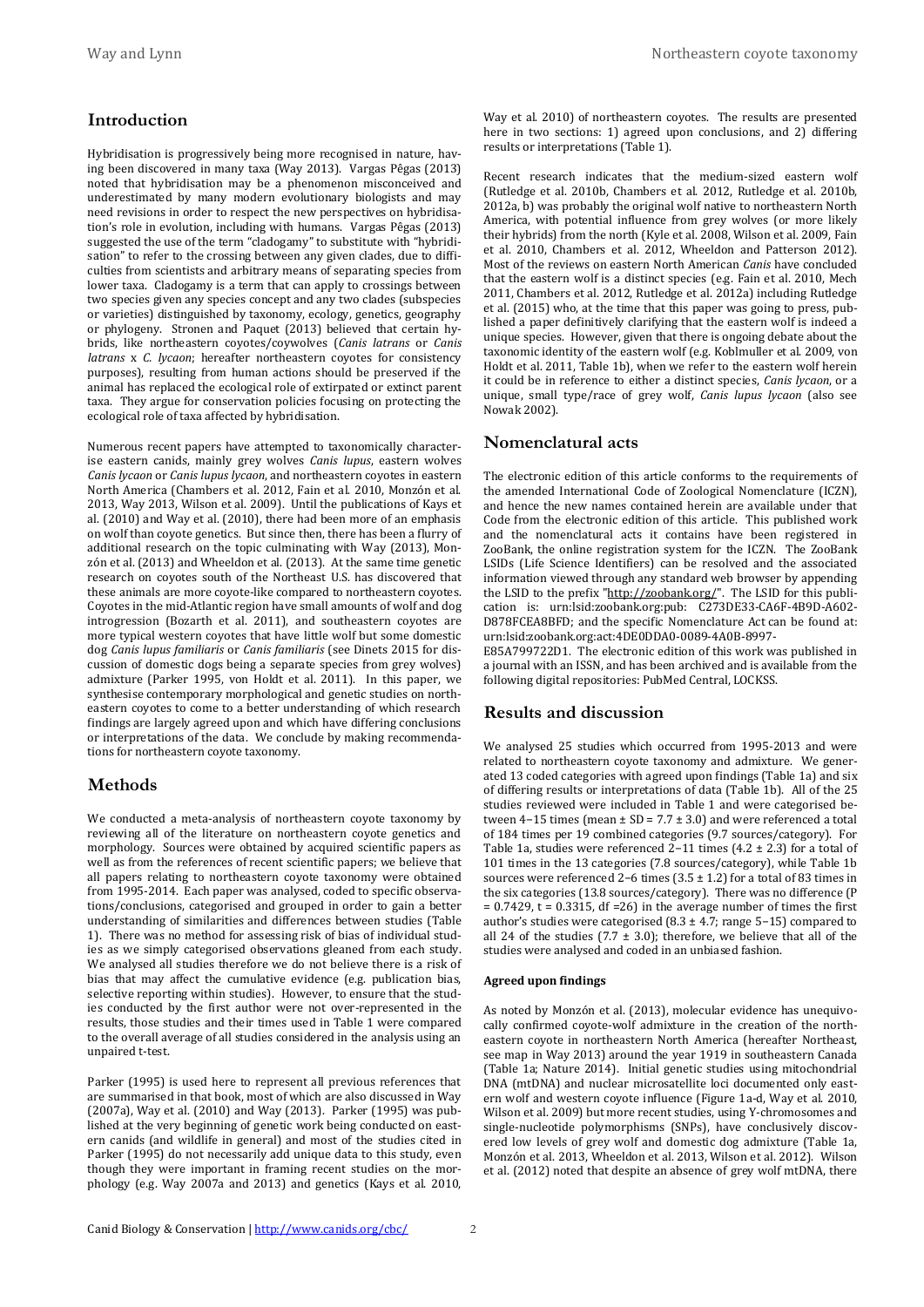was a surprisingly high frequency of grey wolf-like Y-chromosomes in northeastern coyotes that were different from the haplotypes found in northern grey wolves, which may reflect an origin of introgression related to the declining Great Plains wolves *C. lupus nubilus* or alternatively, these Y-chromosomes may have originated from dogs, as the majority of the Zfy-2 haplotypes in northeastern coyotes are common in dog breeds. Additionally, Wilson et al. noted the presence in northeastern coyotes of Y-chromosome haplotypes observed in grey wolves but not dogs and, overall, noted that similar to the Y-chromosome patterns, there is a stark contrast in the mtDNA composition of western coyote populations compared with that of eastern *Canis* populations (i.e. eastern wolves and northeastern coyotes/coywolves).

Table 1. Results of recent northeastern coyote/coywolf studies showing agreements and disagreements over data interpretation. Sources used, in roughly chronological order: 1. Parker 19951; 2. Way and Proietto 2005; 3. Way 2007a; 4. Koblmuller et al. 2009; 5. Wilson et al. 2009; 6. Way et al. 2010; 7. Kays et al. 2010a; 8. Wheeldon et al. 2010a; 9. Kays et al. 2010b; 10. Wheeldon et al. 2010b; 11. Chambers 2010; 12. Rutledge et al. 2010a; 13. Rutledge et al. 2010b; 14. Bozarth et al. 2011; 15. vonHoldt et al. 2011; 16. Benson et al. 2012; 17. Rutledge et al. 2012a; 18. Rutledge et al. 2012b; 19. Wheeldon and Patterson 2012; 20. Way 2013; 21. Wheeldon et al. 2013; 22. Monzón et al. 2013; 23. Benson and Patterson 2013; 24. Brockerville et al. 2013; 25. Wilson et al. 2012.

| Results from recent eastern coyote/coywolf studies                                                     | Source(s)                   |
|--------------------------------------------------------------------------------------------------------|-----------------------------|
|                                                                                                        |                             |
| (a) Agreed upon results                                                                                |                             |
| Larger than other coyote populations                                                                   | 1-3, 7, 13, 16, 19, 20      |
| Smaller than other wolf populations                                                                    | 13, 16, 19, 20, 23          |
| Product of hybridisation with coyotes and wolves <sup>2</sup>                                          | $4 - 25$                    |
| Product of hybridisation with coyotes, wolves, and dogs <sup>2</sup>                                   | 13, 15, 19, 21, 22, 24, 25  |
| Minimal recent admixture with other Canis after original hybridisation episode(s) $\sim$ 100 years ago | $4, 20 - 22$                |
| Genetically distinct from western coyotes                                                              | 4, 15, 20, 22, 25           |
| Adapted well to northeastern North America                                                             | $1 - 25$                    |
| Acquisition of adaptive alleles confers a selective advantage                                          | 5, 6, 7, 20, 22             |
| Morphologically distinct                                                                               | 1-3, 7, 13, 16, 19, 20,     |
| Protecting all Canis will better conserve ecological processes                                         | 4, 5, 12, 13, 18, 20, 22    |
| Protecting them may facilitate wolf recovery as has been shown elsewhere                               | 4, 5, 12, 13, 18, 20        |
| Reliance on larger prey (i.e. deer) than most other coyote populations                                 | 7, 22, 23                   |
| Unique appearance, especially in relation to other populations of coyotes                              | 20, 24                      |
|                                                                                                        |                             |
| (b) Differing results or conflicting interpretations of results                                        |                             |
| Common name referenced to or suggested term for animal: eastern coyote                                 | 1-5, 12, 13, 16-19, 21-     |
|                                                                                                        | 23, 25                      |
| northeastern coyote                                                                                    | 7-11, 14, 15, 22, 24        |
| coywolf                                                                                                | 6,20                        |
| Referenced to scientifically as: Canis latrans x C. lycaon                                             | 5, 6, 8, 13, 17, 20         |
| Canis latrans var.                                                                                     | 1, 12                       |
| Canis latrans                                                                                          | $2-4, 14-16, 18, 19, 21-$   |
|                                                                                                        | 23, 24                      |
| Hybrid background with just eastern wolves                                                             | 5, 6, 11, 17, 18, 20        |
| Hybrid background with eastern wolves and grey wolves                                                  | 4, 15, 16, 19, 21, 22, 25   |
| Refer to the wolf in the east as: eastern wolf                                                         | 5, 6, 11-13, 16-21, 23, 25  |
| <b>Great Lakes wolf</b>                                                                                | 4, 7, 14, 15, 22            |
| Where colonisation and hybridisation took place: SE Ontario (south of Algonquin Provincial Park)       | 5, 6, 8, 10, 18, 20, 21, 23 |
| Western Great Lakes states                                                                             | 7, 9, 22                    |

<sup>1</sup>Parker (1995) is used here to represent all previous references that are summarized in that book, most of which are also discussed in Way (2007a), Way et al. (2010) and Way (2013).

2Earlier sources (e.g. 4 and 5) did not detect dog DNA in those studies because of techniques used (i.e. mitochondrial DNA and/or nuclear microsatellites) versus newer methods (e.g. Y-chromosomes and SNPs) that have detected dog DNA.

Overall, and accounting for variability between studies, the northeastern coyote is roughly 60% coyote, 30% wolf, and 10% domestic dog. It was also agreed upon that there has been minimal recent admixture with other *Canis* after original hybridisation episode(s) ~100 years ago (Table 1a), meaning that the animal is now breeding with other northeastern coyotes throughout the vast majority of its northeastern range and much less frequently with any of its parental species, except at the edge of its range in southeastern Canada with eastern wolves and in Ohio, Pennsylvania, and the mid-Atlantic area with western coyotes (Monzón et al. 2013, Way 2013).

The genetic background of the northeastern coyote has contributed to its intermediate body size whereby it is larger than all other populations of coyotes (Figure 1a) but smaller than wolves (Table 1a, Figure 1b). This is documented in its robust cranial features compared to coyotes (Kays et al. 2010) and large body size where individuals are regularly ≥20kg (Way and Proietto 2005, Way 2007a, Way 2013). Genetic evidence from STRUCTURE analysis (Figure 1c) and factorial correspondence analysis (Figure 1d) of microsatellite genotypes also indicates that northeastern coyotes cluster separately from western coyotes, eastern wolves and grey wolves.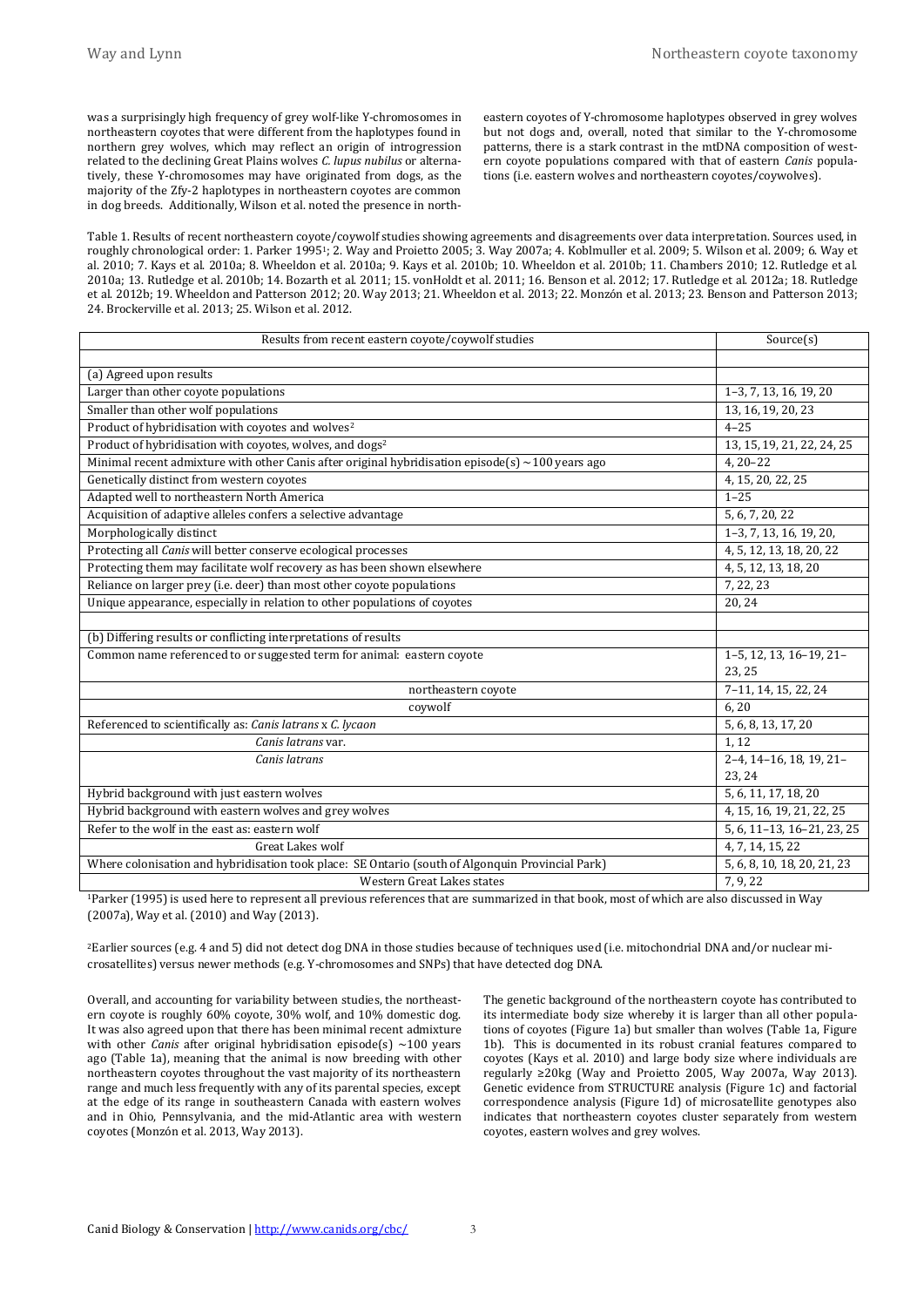

Figure 1 (a-d). Graphs illustrating the morphological and genetic distinctiveness of northeastern coyotes/coywolves. They are larger than any other coyote population outside of the Northeast (Figure 1a; from Way 2007), are morphologically distinct between western coyotes and eastern wolves (Figure 1b; from Way 2013), and STRUCTURE analysis (Figure 1c; from Way et al. 2010 where grey = grey wolves, blue = grey/eastern wolf hybrids, green = eastern wolf, yellow = northeastern coyote/coywolf, and red = western coyote) and factorial correspondence analysis (Figure 1d; from Way et al. 2010 where northeastern coyotes = FRAX/ADIR/NY/ME/NB and MA) of microsatellite genotypes indicate that northeastern coyotes cluster separately from western coyotes, eastern wolves and grey wolves.

Figure 1d.

Larger prey, such as white-tailed deer *Odocoileus virginianus*, is commonly described as a major food item for northeastern coyotes (Table 1a, Harrison and Harrison 1992). However, it is important to point out that the majority of those studies occur in northern, forested areas, with relatively low amounts of alternative prey. There is evidence that northeastern coyotes have a more diverse diet of small to medium sized prey in other areas, such as agricultural or mixed forested areas, which separates them from most wolf populations that typically do not inhabit human-dominated areas or feed on smaller prey (Harrison and Harrison 1992, Sears et al. 2003). Way and White (2013) noted that coyotes commonly predate on rodents and that they may be important to help regulate Lyme disease in the Northeast, especially when living at natural (i.e. not human exploited) densities. Thus, northeastern coyotes are wolf-like in that they are known to regularly kill larger prey such as deer, but they are also coyote-like in that they are capable of having a diverse diet, especially in altered landscapes (i.e. agricultural, suburban areas). Monzón et al. (2013) even noted that northeastern coyotes are more wolf-like genetically in areas of high deer density, supporting the idea that introgressive hybridisation with wolves facilitated the colonisation of eastern forests and introduced adaptive genetic variation that allowed northeastern coyotes to exploit a prey base rich with ungulates. Those authors pleaded the importance of restoring and encouraging natural predator-prey dynamics given the abundance of deer in the eastern U.S.

All studies noted, either explicitly (i.e. by documenting its success; Parker 1995) or implicitly (reporting on the animal given that it is common in the region), that the northeastern coyote is adapted very well to the Northeast given its colonisation of all available habitats in the region (Table 1a). Through the acquisition of adaptive alleles, whereby the hybrid background of this animal has made it more successful than its parental species, the northeastern coyote has a combination of genes (not necessarily all in heterozygous forms in most individuals) that confers a selective advantage since both western coyotes and wolves do not inhabit this region where northeastern coyotes are ubiquitous. Monzón et al. (2013) stated that the introgression of adaptive genetic variation via hybridisation with wolves presumably permitted admixed "coyotes" to rapidly colonise the Northeast, something that did not happen until they hybridised with wolves. However, it should be noted that this statement, i.e. that northeastern coyotes are a product of historical hybridisation that has succeeded specifically because of selection on the particular hybrid genome, is merely a hypothesis. An equally valid hypothesis is simply that coyotes, regardless of whether they had interbred with eastern wolves or not, would have succeeded in colonising the northeast because human persecution of wolves tipped the competitive balance in favour of the more reproductively responsive coyotes (in any form). That is, the larger size of the northeastern coyote (i.e. resulting from hybridisation with wolves) could be irrelevant to the coyotes' success rather than the driving force behind it. Coyotes colonising the east from the south have been equally successful in response to the decline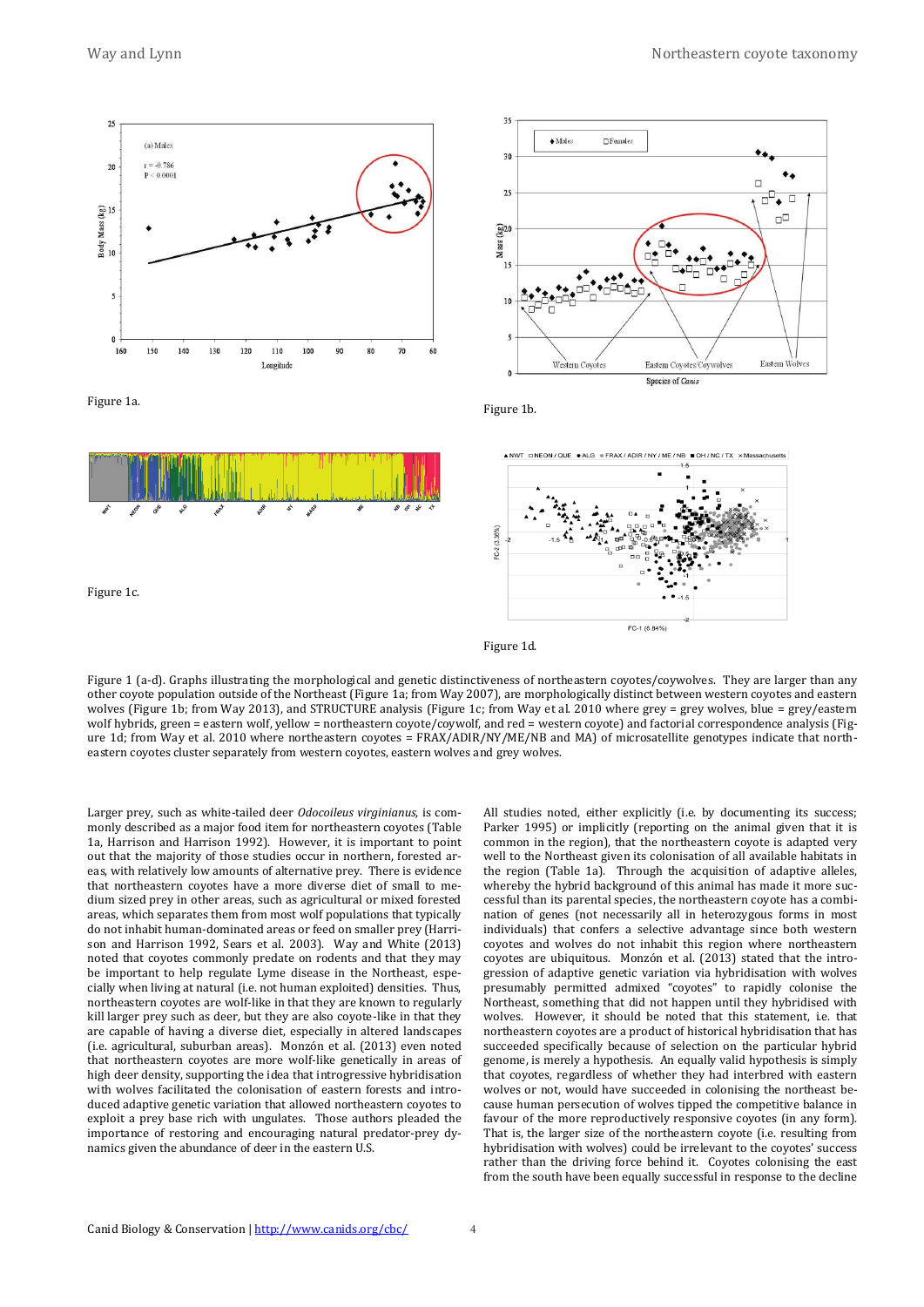of red wolves, *C. rufus* (essentially the southern remnant of eastern wolves), as they were driven to extirpation by various anthropogenic causes and eventually hybridised with coyotes (Bozarth et al. 2011, Mech and Nowak 2010).

Even though the term "hybrid" has negative connotations, animals with a cladogamy background may have particular adaptations that permit them to succeed in their environment and that unless the parent taxa is still present (e.g. eastern wolves), the focus should be on preserving the ecological role currently held by hybrids (e.g. northeastern coyotes; Stronen and Paquet 2013). Numerous studies agreed that better protection of northeastern coyotes will conserve evolutionary and ecological processes as they continue to evolve and adapt to the modern landscape, and increased protection may also facilitate wolf recovery as has been shown elsewhere (Table 1a, Rutledge et al. 2010a, Way 2014). Rutledge et al. (2010a) noted that the role of social groups in long-term population persistence is routinely overlooked by wildlife managers, but minimising the anthropogenic impact (i.e. human-caused killings) on social structure in populations that form highly related groups (also see Way et al. 2010 for northeastern coyotes) is likely to improve overall fitness by allowing evolutionary processes to occur in response to natural selection, not human-mediated mortality. It has been suggested that reducing levels of exploitation by expanding no-harvest zones is a relatively simple and inexpensive long-term solution to promote persistence of top predators that are integral to healthy ecosystems (Rutledge et al. 2010a, Way 2013).

#### **Differing results or interpretations between studies**

A major difference between studies was the vernacular name and scientific classification of the northeastern coyote, with most calling them a type of coyote, specifically "eastern coyote" (Table 1b). Monzón et al. (2013) did not believe that "coywolf" was a suitable term for "northeastern coyotes" since they are the product of cladogamy of four different *Canis* species or *Canis* types/races (western coyote, eastern wolf, grey wolf and domestic dog;) yet offered no suggestions for accurately describing this animal. However, these authors, as previously noted, stated that the introgression of wolf DNA has allowed "coyotes" to colonise and thrive in the northeast, which hints that coyotes alone were not capable of accomplishing that feat (although see the alternative hypothesis presented in the previous section). Chambers (2010) stated that "northeastern coyote" was the most appropriate term for these animals since they are mostly coyote, but did acknowledge that they have ~33% wolf introgression in their genome (Table 1b, Parker 1995). Most recently, Way (2013) declared that the best name for this hybrid animal is "coywolf", *Canis latrans* x *C*. *lycaon*, rather than a type of coyote, since they are morphologically and genetically distinct, being larger than any other population of coyote but smaller than the eastern wolf. Furthermore, Way (2013:9- 10) provided five lines of morphological and genetic evidence on why the vernacular terms "coyote", "eastern coyote", and "northeastern coyote" undervalue the importance of the wolf in the ancestry of this canid. Way (2013) stated that the recent discovery of domestic dog DNA in eastern coyotes (von Holdt et al. 2011, Wheeldon and Patterson 2012, Wheeldon et al. 2013) need not change this terminology, since this discovery does not appear to affect the phenotype and ecology of this animal. Also, Way (2013) and Monzón et al. (2013) summarised the literature and documented many other wild *Canis* that also hybridise with dogs (especially populations of grey wolves), yet those animals retain their wild species name.

Northeastern coyotes have been referred to scientifically as *Canis latrans*, *Canis latrans* var. (a variation of coyote), and *Canis latrans* x *C. lycaon* (Table 1b). However, the recent discovery of low amounts of domestic dog and grey wolf admixture in the genome of the northeastern coyote (Wheeldon et al. 2013) fail to account for this introgression in their scientific classification. Since dogs are generally regarded as a subspecies of grey wolf (but see Dinets [2015] who argued for full species status for dogs) it may be most accurate that this animal be designated as *Canis latrans* x *C. lycaon* x *C. lupus* to account for its mixed species hybrid background, with the relative importance of each species listed in order.

A continued conflicting interpretation between research papers was using the term "eastern wolf" as synonymous with the Great Lakes wolf (Table 1b; see methods and most recently, Rutledge et al. 2015). While it is generally agreed upon that Great Lakes wolves are grey x eastern wolf hybrids (Wilson et al. 2009, Fain et al. 2010, Chambers et al. 2012), a number of authors incorrectly refer to wolves in the western Great Lakes region of Minnesota, Michigan and Wisconsin as *C. lycaon* (eastern wolves) (e.g. vonHoldt et al. 2011, Monzón et al. 2013). Eastern wolves are known to be most representative in and around Algonquin Provincial Park, Ontario (APP; Rutledge et al. 2012a, b; 2015), not in the Great Lakes region. Due to von Holdt et al. (2011) not properly sampling eastern wolves and claiming some eastern wolf DNA was coyote, they initially gave lower percentages of wolf (<10%) in the genetic makeup of northeastern coyotes than is now commonly believed (~25-30%). Future studies, using SNPs, may tweak the percentage of eastern and grey wolf (most likely derived from hybrid Great Lakes wolves) in the genome of northeastern coyotes (see Monzón et al. 2013) once known eastern wolves are sampled from APP (Rutledge et al. 2012a). In other words, it is likely that the northeastern coyote has a higher percentage of eastern wolf than grey wolf in its genome and some of the grey wolf classified by Monzón et al. (2013) may in fact be from eastern wolves (Wilson et al. 2009; Rutledge et al. 2012a, 2015; Way 2013). Rutledge et al. 2015 specifically stated that the presence of a unique species, the eastern wolf, would explain the hybridised background of the "eastern coyote" (i.e. northeastern coyote/coywolf) whereby it was mainly the product of hybridisation between western coyotes and eastern wolves. However, independent research does verify low levels of grey wolf (and dog) admixture in northeastern coyote populations in the Northeast (Wheeldon et al. 2013, Wilson et al. 2012).

A final discrepancy between investigations was where the initial hybridisation event(s) took place to create the northeastern coyote  $\sim$ 100 years ago (Table 1b). While it is largely agreed upon that the majority of admixture took, and continues to take place in southeastern Ontario around APP (Benson et al. 2012, Benson and Patterson 2013), there is an additional possibility of hybridisation occurring in the western Great Lakes states. But this is probably in much lower frequency than in southeastern Ontario where the eastern wolf mediates gene flow between coyotes and grey wolves (Wilson et al. 2009, Rutledge et al. 2010b, 2012b). In the Great Lakes region there is little documented hybridisation between wolves and coyotes (Wheeldon et al. 2010c), even if some coyotes colonised the northeast via north of the Great Lakes in Ontario (Kays et al. 2010b) rather than south of the Great Lakes by way of the Lower Peninsula, Michigan (Wheeldon et al. 2010a, b).

#### **Conclusions and recommendations**

Cladogamy of *Canis* in eastern North America is clearly an ongoing and well documented process (Table 1; Mech and Nowak 2010, Way 2013). The northeastern coyote has been very successful in colonising and is well adapted to the Northeast given its range and abundant population in the region; this implies that they acquired adaptive alleles through genetic introgression between coyotes and wolves which conferred a selective advantage. However, the hypothesis that these animals are more successful than their parental forms is merely a hypothesis as it is still unproven whether western coyotes could/would have colonised this region via a southern route south of the Great Lakes states, even if slower than northeastern coyotes did via a northern route (Kays et al. 2010, Table 1).

It is unquestionable that northeastern coyotes derived from the product of hybridisation/cladogamy between western coyotes and wolves with additional genetic input from domestic dogs (Table 1a). It is larger than other coyote populations (Figure 1a-b) and generally eats larger prey than western coyotes, yet feeds on smaller prey than wolves. This suggests that this animal has a unique ecological niche in the region (Way 2013, Way and White 2013). Many sources noted that better protecting northeastern coyotes will help conserve ecological processes and evolutionary adaptations (e.g. social pack living) and allow it to continue to adapt to the area through natural selection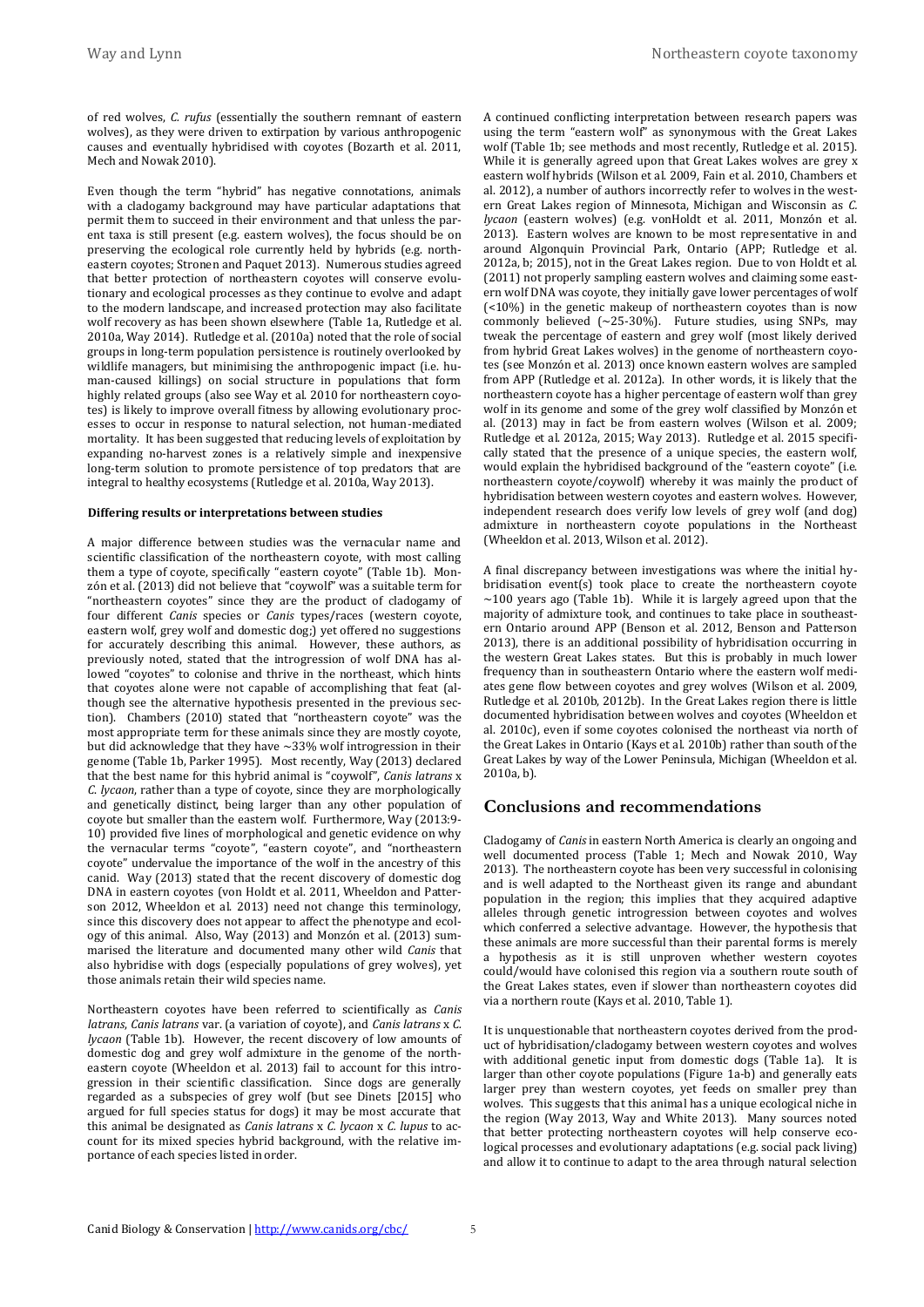while also allowing for the potential recovery of wolves into portions of the Northeast (Table 1a; see also Stronen and Paquet 2013).

There was still confusion among papers over separating the eastern wolf and Great Lakes wolf (a grey x eastern wolf hybrid), which may affect the final agreed-upon genomic percentages that each species or canid type/race contributed toward creating the northeastern coyote (Monzón et al. 2013, Rutledge et al. 2015). Given that there has been minimal contemporary hybridisation throughout most of the Northeast compared to historical introgression  $\sim$  100 years ago; Wheeldon et al. 2013), accurately deciphering the amount of eastern versus grey wolf in its genome is likely the most significant finding remaining to be gleaned about the genetic background of the northeastern coyote.

The various investigations that we reviewed differed on the appropriate common name and scientific classification of this animal (Table 1b). Many sources found that the animal is distinctive, both morphologically (Figure 1a-b) and genetically (Figure 1c-d) from other *Canis* (Table 1a, Way 2013), therefore we suggest that the most appropriate name for this animal is not a form of coyote (specifically, northeastern coyote) but rather "coywolf" which accounts for its two main genetic influences (i.e. coyotes and wolves) in a simple one-word portmanteau order (i.e. combining two words into one with the dominant descriptor first). Quite simply the animal is statistically neither a coyote nor a wolf, but rather a hybrid of the two. The name "coywolf" still applies even with the relatively small amount of dog introgression in its genome since dogs are generally believed to be domesticated grey wolves (but see Dinets 2015) and dog DNA is found in many wild *Canis* species including grey wolves (see references in Monzón et al. 2013 and Way 2013). It is important for managers to acknowledge that this animal was produced through cladogamy events  $\sim$  100 years ago, mostly in southeastern Ontario (Table 1b), but there is now minimal recent admixture throughout the Northeast after those original hybridisation events occurred, except at the edge of its range (Way 2013, Wheeldon et al. 2013). However, coywolves, with their mixed species heritage, are no doubt still evolving and adapting to the landscapes of the Northeast (e.g. see Brockerville et al. 2013 for white "coyotes" in Newfoundland).

It may be difficult to change the vocabulary of the general public and state wildlife departments from using the common moniker "eastern coyote" (e.g. Parker 1995, Way 2007b), which is not even that accurate of a term given that colonising "coyotes" in the Northeast, mid-Atlantic region and Southeast are considerably different from each other, but education may help in making the transition to coywolf in order to most accurately describe the canid found throughout the Northeast. For example, a recent national television documentary introduced the term "coywolf" (Nature 2014) which was likely the result of acquired learning through scientific research (Table 1, Kays et al. 2010, Way 2013) and education efforts (for example, see [www.EasternCoyoteResearch.com\).](http://www.easterncoyoteresearch.com)/)

Because the coywolf is clearly morphologically and genetically different than any other described population of *Canis* (Table 1a, Figure 1ad), it should qualify for species status throughout the majority of its range in the Northeast (Way 2013). We suggest that they be scientifically classified as *Canis oriens*, meaning "east", or more specifically "eastern canid", in Latin. This positions the coywolf on species level and stands them apart from the parent contributions of *latrans*, *lycaon*, *lupus* and domestic dogs that created them. Cladogamy is a natural process through which a lineage can evolve or perish as a consequence of the complexity of sexual reproduction (Vargas Pêgas 2013), and a separate species name will recognise the uniqueness of this animal formed both naturally (i.e. canids mating with each other in the wild) and through human-induced habitat changes that likely facilitated coyote and wolf (and dog) populations coming together.

One unique challenge of preserving the genome of coywolves is the possibility of them becoming genetically swamped by "western" coyote genes from the south and west. This other flank of colonising "eastern coyotes" (from the mid-Atlantic and Southeast USA – Bozarth et al. 2011, Parker 1995), which is more western coyote-like (i.e. has less wolf genes), is only just now contacting the range of the coywolf in the Northeast. Thus, it remains to be seen whether this entity will

remain distinct as opportunities increase for introgression with southeastern coyotes which may potentially influence future systematic perspectives. Efforts should be undertaken to monitor eastern *Canis* genomics now and in the future.

#### **Acknowledgements**

We conducted this review paper with no specific funding and completed the paper on our own time. We were not paid during the completion of any part of this study. L.D. Mech, B. Sacks and an anonymous reviewer provided helpful comments.

#### **References**

Benson, J.F., Patterson, B.R. and Wheeldon, T.J. 2012. Spatial genetic and morphologic structure of wolves and coyotes in relation to environmental heterogeneity in a *Canis* hybrid zone. *Molecular Ecology* 21:5934–5954.

Benson, J.F. and Patterson, B.R. 2013. Moose (*Alces alces*) predation by eastern coyotes (*Canis latrans*) and eastern coyote x eastern wolf (*Canis latrans* x *Canis lycaon*) hybrids. *Canadian Journal of Zoology* 91:1-5.

[Bozarth, C.A., Hailer, F., Rockwood, L.L.,](http://www.easterncoyoteresearch.com/downloads/BozarthEtAlCoyotes2011.pdf) Edwards, C.W. and Maldonado, [J.E. 2011. Coyote colonization of northern Virginia and admixture with](http://www.easterncoyoteresearch.com/downloads/BozarthEtAlCoyotes2011.pdf)  Great Lakes wolves. *[Journal of Mammalogy](http://www.easterncoyoteresearch.com/downloads/BozarthEtAlCoyotes2011.pdf)* 92:1070-1080.

Brockerville, R.M., McGrath, M.J., Pilgrim, B.L. and Marshall, H.D. 2013. Sequence analysis of three pigmentation genes in the Newfoundland population of *Canis latrans* links the Golden Retriever McIr variant to white coat color in coyotes. *Mammalian Genome* 24:134-141.

[Chambers, S.M. 2010. A perspective on the genetic composition of](http://www.easterncoyoteresearch.com/downloads/Chambers-Eastern_coyote_northeastern_naturalist.pdf)  [eastern coyotes.](http://www.easterncoyoteresearch.com/downloads/Chambers-Eastern_coyote_northeastern_naturalist.pdf) *Northeaster*n *Naturalist* 17:205-210.

Chambers, S.M., Fain, S.R., Fazio, B. and Amaral, M. 2012. An account of the taxonomy of North American wolves from morphological and genetic analyses. *North American Fauna* 77:1–67. doi:10.3996/nafa.77.0001.

Dinets, V. 2015. The *Canis* tangle: a systematics overview and taxonomic recommendations. *Journal of Genetics and Breeding* 19:286-291.

Fain, S.R., Straughan, D.J. and Taylor, B.F. 2010. Genetic outcomes of wolf recovery in the western Great Lakes states. *Conservation Genetics* 11:1747-1765.

Harrison, D.J. 1992. Social Ecology of Coyotes in Northeastern North America: Relationships to dispersal, food resources, and human exploitation. Pp. 53-72 in A.H. Boer (ed.), *Ecology and Management of the Eastern Coyote*. Wildlife Research Unit, University of New Brunswick, Fredericton, NB, Canada.

Kays, R., Curtis, A. and Kirchman, J.J. 2010a. Rapid evolution of northeastern coyotes via hybridization with wolves. *Biology Letters* 6:89-93.

[Kays, R., Curtis, A. and Kirchman, J. 2010b. Reply to Wheeldon et al.](http://www.easterncoyoteresearch.com/downloads/Kays_etal2010_coyote_colonization_reply.pdf)  ['Colonization history and ancestry of northeastern coyotes'.](http://www.easterncoyoteresearch.com/downloads/Kays_etal2010_coyote_colonization_reply.pdf) *Biology Letters* [6:248-249.](http://www.easterncoyoteresearch.com/downloads/Kays_etal2010_coyote_colonization_reply.pdf)

Koblmuller, S., Nord, M., Wayne, R.K. and Leonard, J.A. 2009. Origin and status of the Great Lakes wolf. *Molecular Ecology* 11:2313-2326.

Kyle, C.J., Johnson, A.R., Patterson, B.R., Wilson, P.J. and White, B.N. 2008. The conspecific nature of eastern and red wolves: conservation and management implications. *Conservation Genetics* 9:699-701.

Mech, L.D. 2011. Non-genetic data supporting genetic evidence for the eastern wolf. *Northeastern Naturalist* 18:521-526.